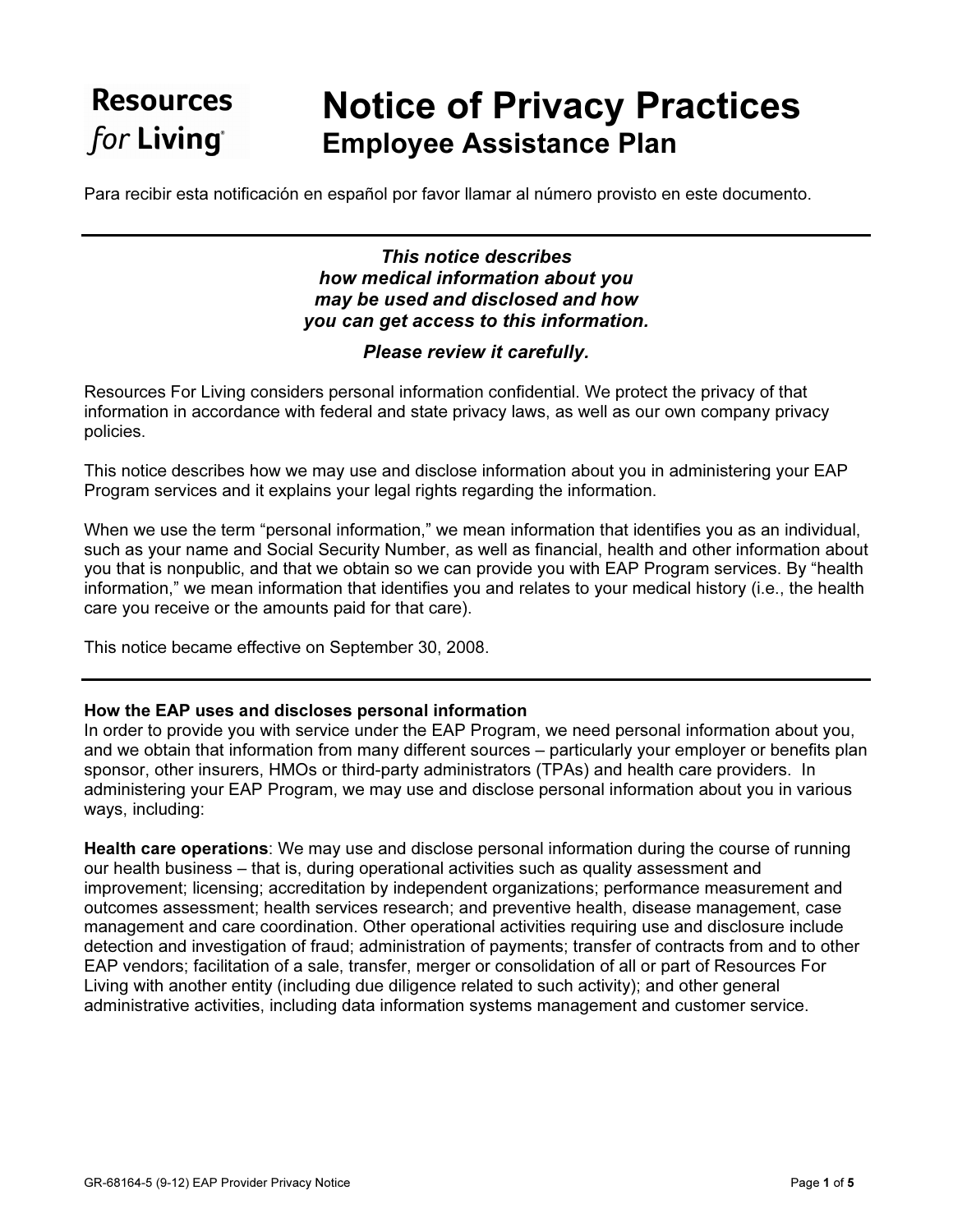Payment: To arrange payment for your EAP services, we may use and disclose personal information in a number of ways – in conducting utilization and medical necessity reviews; coordinating care; collecting payments; calculating cost-sharing amounts; and responding to complaints, appeals and requests for external review. For example, we may use your medical history and other health information about you to decide whether a particular treatment is medically necessary and what the payment should be – and during the process, we may disclose information to your provider.

Treatment: We may disclose your Protected Health Information to health care providers for the provision, coordination or management of your healthcare.

Disclosures to other covered entities: We may disclose personal information to other covered entities, or business associates of those entities for treatment, payment and certain health care operations purposes. For example, we may disclose personal information to other health plans maintained by your employer, if it has been arranged for us to do so, in order to have certain expenses reimbursed.

### Additional reasons for disclosure

We may use or disclose personal information about you in providing you with treatment alternatives, treatment reminders or other health-related benefits and services. We also may disclose such information in support of:

- Research to researchers, provided measures are taken to protect your privacy.
- Business partners to persons who provide services to us and assure us they will protect the information.
- Industry regulations to state insurance departments, boards of pharmacy, U.S. Food and Drug administration, U.S. Department of Labor and other government agencies that regulate us.
- Law enforcement to federal, state and local law enforcement officials.
- Legal proceedings in response to a court order or other lawful process.
- Public welfare to address matters of public interest as required or permitted by law (e.g., child abuse and neglect, threats to public health and safety and national security).

#### Uses and disclosures requiring your written authorization

In all other situations, we will ask for your written authorization before using or disclosing personal information about you. If you have given us an authorization, you may revoke it at any time, if we have not already acted on it. If you have questions regarding this notice or requests related to your information, please contact us by using the toll-free EAP number provided by your benefits department.

#### Your legal rights

The federal privacy regulations give you the right to make certain requests regarding health information about you. You may ask us to:

- Communicate with you in a certain way or at a certain location. We will accommodate reasonable requests.
- Restrict the way we use or disclose health information about you in connection with health care operations, payment and treatment. We will consider, but may not agree to, such requests. You also have the right to ask us to restrict disclosures to persons involved in your health care.
- Obtain a copy of health information that is contained in a "designated record set" medical records and other records maintained and used in making payment, medical management and other decisions. We may ask you to make your request in writing, may charge a reasonable fee for producing and mailing the copies and, in certain cases, may deny the request.
- Amend health information that is in a "designated record set." Your request must be in writing and must include the reason for the request. If we deny the request, you may file a written statement of disagreement.
- Provide a list of certain disclosures we have made about you, such as disclosures of health information to government agencies that license us. Your request must be in writing. If you request such an accounting more than once in a 12-month period, we may charge a reasonable fee.